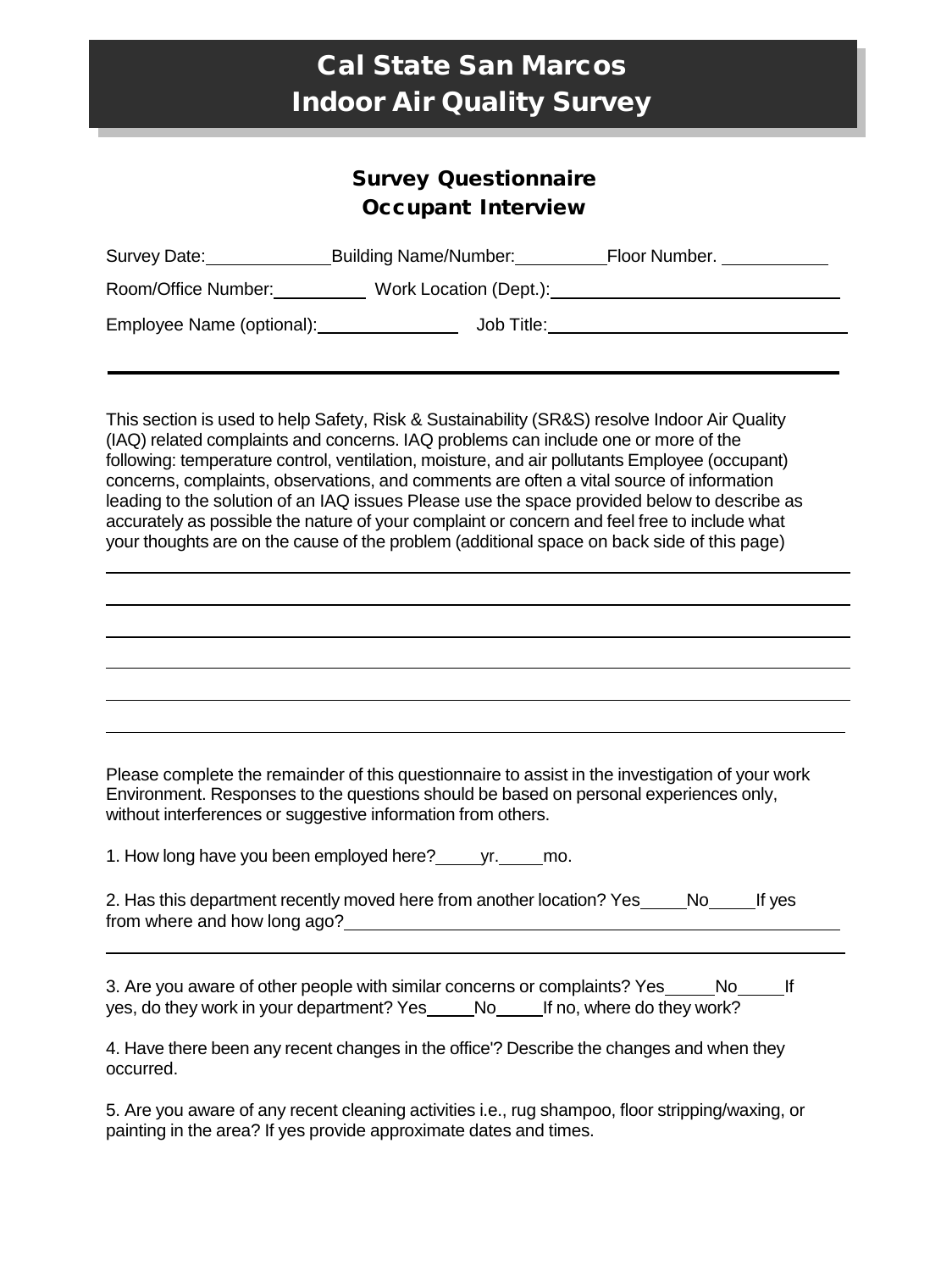#### SYMPTON PATTERNS

1. Do you Smoke cigarettes? Yes \_\_\_\_\_ No \_\_\_\_

2. Does cigarette smoke bother you? Yes \_\_\_\_\_ No

3. Do you wear contact lenses? Yes \_\_\_\_\_ No \_\_\_\_

4. What kind of symptoms or discomforts are you experiencing? Are you experiencing any of the following? Check all that apply if any.

| O Hay fever, Allergies       | O Colds               |
|------------------------------|-----------------------|
| O Skin allergies, Dermatitus | O Flu                 |
| OOther allergies             | O Sinus problems      |
| O Cardiovascular disease     | O Respiratory disease |
|                              |                       |

5. Select all of the following symptoms, if any, that you may feel are related to your working under the condition you have previously described.

| O Aching body joints                | O Sinus congestion                    |
|-------------------------------------|---------------------------------------|
| O Muscle twitching                  | O Sneezing                            |
| O Back pain                         | O Chest tightness                     |
| O Dry, Flaking skin                 | O Headache                            |
| O Discolored skin                   | O Hearing disturbances                |
| O Skin irritation, Itching          | <b>O</b> Dizziness                    |
| O Heartburn                         | O Fatigue, Drowsiness                 |
| O Nausea                            | O Unstable temperatures Hot<br>Cold   |
| O Contact lens problems, Irritation | O Unstable air humidity Dry<br>Damp   |
| O Eye irritation                    | O Room light: Dim Ok<br><b>Bright</b> |
| O Noticeable odors                  | O Other (Specify)                     |

#### TIMING PATTERNS

1. When did you first notice these symptoms and how often have they occurred since then?

| 2. Has there been a change in symptoms and patterns? Yes _______ No ______ Explain: _________ |  |  |  |  |
|-----------------------------------------------------------------------------------------------|--|--|--|--|
| 3. Do your symptoms continue after work? Yes ______ No For how long? ____________             |  |  |  |  |
| 4. Do you have allergies? Yes _____ No _____ Explain: __________________________              |  |  |  |  |
| 5. Have you seen a doctor'? Yes ______ No _____ What was the diagnosis and was medication     |  |  |  |  |

6. When do the symptoms occur? ? Morning ? Daily